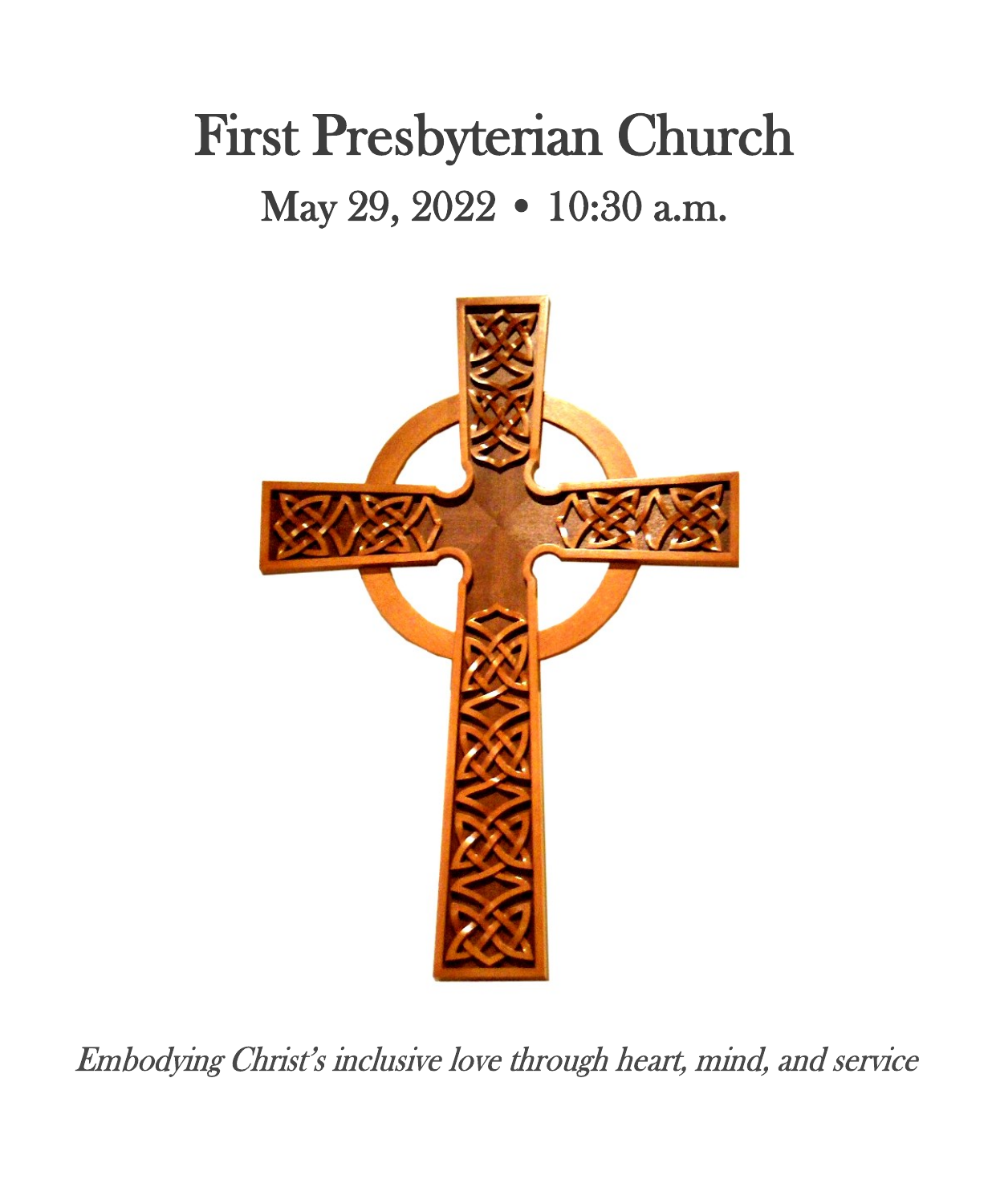## **FIRST PRESBYTERIAN CHURCH Oak Ridge, Tennessee**

### *A Congregation of the Presbyterian Church (U.S.A.)*

#### **May 29, 2022** *Seventh Sunday of Easter*

*\*Please stand, in body or in spirit. Text printed in bold italics to be read in unison.*

#### **Prelude**

#### **Welcome**

#### **\*Call to Worship** (*from Psalm 97*)

The heavens proclaim God's righteousness, and the peoples behold God's glory. *For you, O Lord, are most high over all the earth.* Light dawns for the righteous, and joy for the upright in heart. *Rejoice in the Lord, and give thanks to God's holy name.*

**\*Hymn 410** *God is Calling through the Whisper*

#### \***Call to Confession**

#### **\*Prayer of Confession**

(*a moment of silence for personal confession*)

*God of justice, each and every day we ignore you and your dreams for us. Each and every week we find ample time to ridicule others, while failing to make space to affirm them. Each and every moment we seek our own way rather than following your path of joy and obedience. Forgive our foolishness, Eternal God. Break the chains that hold us captive, so that we may live as people of the Risen Lord, in whose name we pray. Amen.* 

#### \***Assurance of Forgiveness**

#### \***The Peace of Christ**

Since God has forgiven us in Christ, let us forgive one another. The peace of the Lord Jesus Christ be with you all.

#### *And also with you***.**

Let us share the peace of Christ with one another.

**\*Sung Response** *The Steadfast Love of the Lord Glory to God,* 59

*The steadfast love of the Lord never ceases; God's mercies never come to an end. They are new every morning, new every morning; Great is your faithfulness, O Lord, great is your faithfulness.*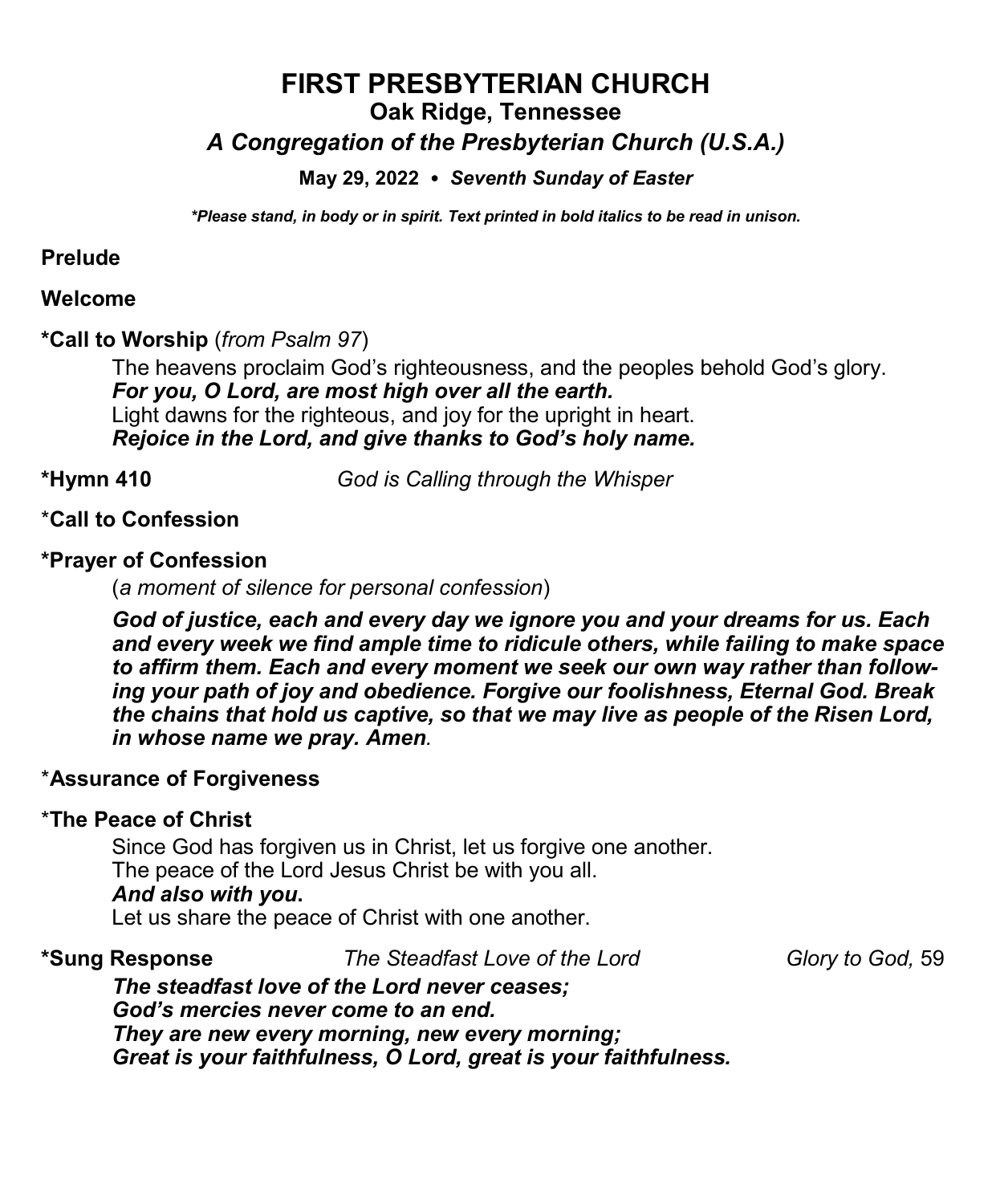**Time with the Children**

| <b>Anthem</b><br><b>Scripture Reading</b> | Rock of Ages<br>Acts 16:16-34 | Ward/Larson |
|-------------------------------------------|-------------------------------|-------------|
|                                           |                               |             |

**\*Affirmation of Faith** (*adapted by members of FPC*)

*We believe in God, the Father Almighty, and in Jesus Christ, his Son, our Lord, and in the Holy Spirit. We seek to know God's will, to walk in God's ways, and to proclaim the Gospel to all people, by our lives as well as by our words. We work and pray for the progress of knowledge, the promotion of justice, the reign of peace, and the realization of human unity in our time. And we look with faith for the triumph of righteousness in our community and in our world. Amen.*

**Moment for Mission**

**Call to Prayer** *(sing twice)* Glory to God, 240

 *Alleluia, alleluia! Give thanks to the risen Lord. Alleluia, alleluia! Give praise to his name.*

**Prayers of the People with The Lord's Prayer** (*ecumenical*)

*Our Father in heaven, hallowed be your name, your kingdom come, your will be done, on earth as in heaven. Give us today our daily bread. Forgive us our sins as we forgive those who sin against us. Save us from the time of trial and deliver us from evil. For the kingdom, the power, and the glory are yours now and forever. Amen.*

**\*Hymn 295** *Go to the World!*

#### **\*Charge and Blessing**

#### **\*Sung Response** *Irish Blessing*

*May the road rise to meet you, may the wind blow at your back, May the sun shine warmly on your face. May the rain fall softly on your field, And until we meet again, until we meet again, May God hold you in the palm of his hand. Amen.*

**Postlude**